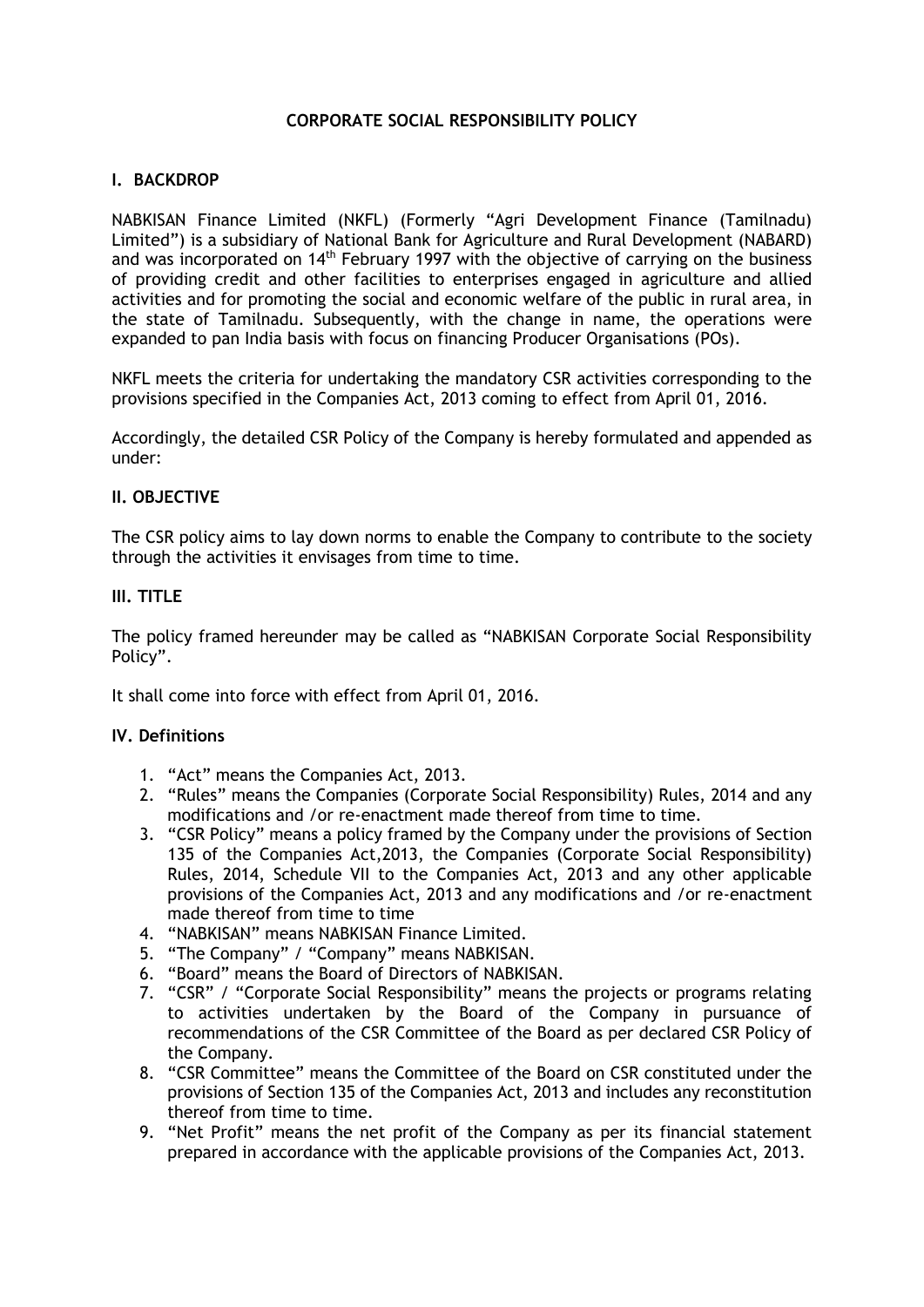## **V. CSR Activities**

CSR activities taken up by the Company shall include the activity / activities amongst and relating to the list provided under the Companies Act or any relevant act / provisions as envisaged by the Government of India from time to time.

The activities according to Schedule VII of the Companies Act, 2013 are:

- (i) eradicating hunger, poverty and malnutrition, promoting preventive health care and sanitation and making available safe drinking water;
- (ii) promotion of education including special education and employment enhancing vocation skills especially among children, women, elderly and the differently abled and livelihood enhancement projects;
- (iii) promoting gender equality, empowering women, setting up homes and hostels for women and orphans; setting up old age homes, day care centres and such other facilities for senior citizens and measures for reducing inequalities faced by socially and economically backward groups;
- (iv) ensuring environmental sustainability, ecological balance, protection of flora and fauna, animal welfare, agroforestry, conservation of natural resources and maintaining quality of soil, air and water;
- (v) protection of national heritage, art and culture including restoration of buildings and sites of historical importance and works of art; setting up public libraries; promotion and development of traditional arts and handicrafts;
- (vi) measures for the benefit of armed forces veterans, war widows and their dependents;
- (vii) training to promote rural sports, nationally recognized sports, Paralympic sports and Olympic sports;
- (viii) contribution to the Prime Minister's National Relief Fund or any other fund set up by the Central Government for socio-economic development and relief and welfare of the Scheduled Castes, the Scheduled Tribes, other backward classes, minorities and women;
- (ix) contribution or funds provided to technology incubators located within academic institutions which are approved by the Central Government;
- (x) rural development projects.

## **VI. BROAD GUIDELINES FOR IMPLEMENTATION**

- (a) The identified CSR activities will be implemented as per Section 135 of the Companies Act, 2013 and the rules framed thereunder.
- (b) Company shall give preference to the local areas and areas around which it operates.
- (c) The CSR expenditure would be on activities permitted under Section 135 read with Schedule VII of the Companies Act, 2013.
- (d) The company can collaborate with other companies for undertaking CSR activities.
- (e) Contributions to corpus of a trust /society / Section 8 companies, etc., will qualify as CSR expenditure as long as such entity is created exclusively for undertaking CSR activities or where corpus is created exclusively for a purpose directly relatable to a subject covered in Schedule VII of the Companies Act, 2013.
- (f) It will be ensured that CSR activities are beneficial to the community and benefits are available on long term basis.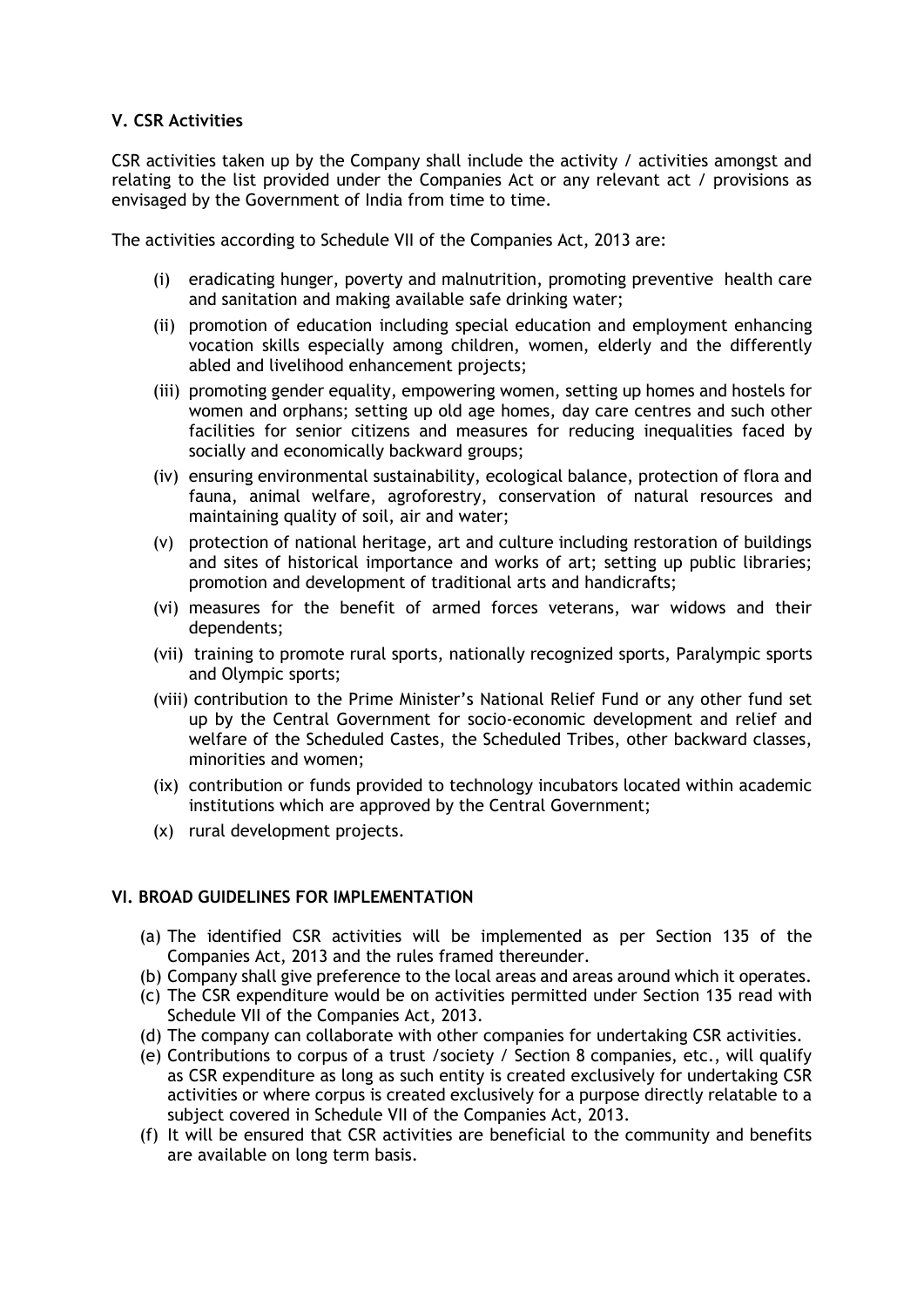## **VII. MONITORING MECHANISM**

CSR Committee of the company will be responsible for the monitoring of various CSR projects or programs undertaken by the company directly or indirectly. The Committee shall ensure that:

- i. Company undertakes the CSR activities as provided in the CSR Policy.
- ii. The projects / programs are implemented as per the program approved by the Board of Directors.
- iii. The budget allocated for each of the project is utilized for the projects as per the approved plans.
- iv. The objective of the project / program is achieved as per the plans.
- v. Wherever projects /programs are undertaken in partnership with one or more organisations, the part of the project undertaken by the company shall be distinguishable and necessary supporting documents in respect of the same shall be obtained from the other partners / implementing agency on an annual basis.
- vi. A quarterly report on implementation shall be submitted to the Board by the CSR Committee.

## **VIII. CSR REPORTING**

The company shall report the details of CSR program or projects undertaken under its CSR Policy to the CSR Committee of the Board and thereafter for disseminating the same to the Members of the Company together with the Annual Report in the format prescribed in the Companies (CSR) Rules, 2014. Progress under CSR will be placed before the Board at regular intervals.

## **IX. CSR BUDGET**

The fund for the CSR should be allocated based on at least two percent of the average net profits of the company made during the three immediately preceding financial years. The net profits shall be computed as per Section 198 of the Companies Act, 2013. In case the company could not spend the envisaged amount on CSR activities during the relevant financial year, the Board shall specify the reasons thereof in its Annual Report. The corpus would include (a) 2% of the average net profits, and (b) surplus arising out of CSR activities.

## **X. GENERAL**

- 1. Any surplus arising out of the CSR projects/programs or activities shall not form part of the business profits of the company.
- 2. If it is observed that any CSR Activity taken up for implementation is found not properly implemented, the CSR Committee may, with approval of the Board, may discontinue funding the project at any time during the course of implementation and use such funds for any other project.
- 3. The CSR Committee shall have the power to clarify any doubts or rectify any anomalies that may exist in connection with the effective execution of this CSR Policy.